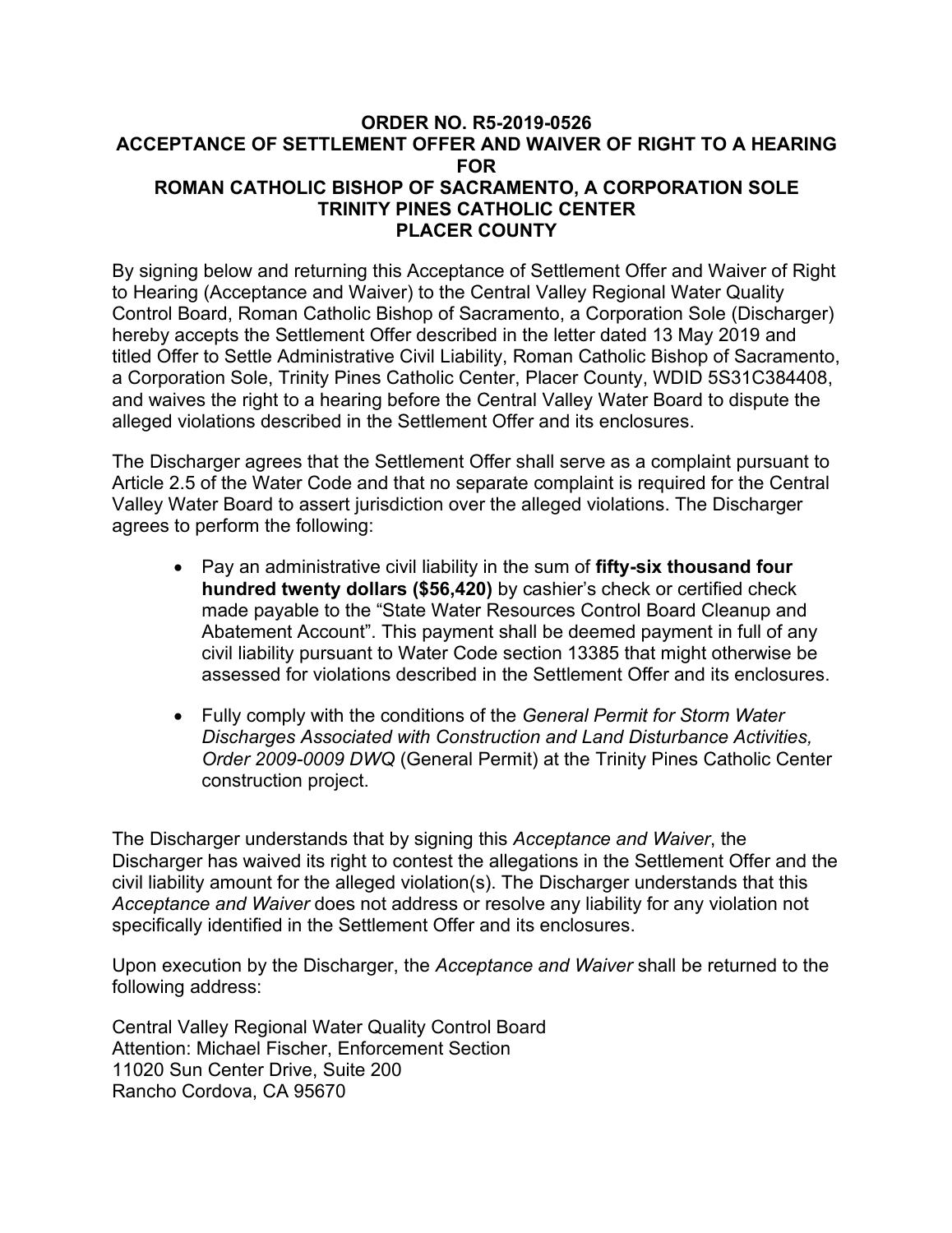The Discharger understands that federal regulations require the Prosecution Team to publish notice of and provide at least 30 days for public comment on any proposed resolution of an enforcement action for violations of an NPDES permit, such as the General Permit. Accordingly, this *Acceptance and Waiver*, prior to being formally endorsed by the Central Valley Water Board Executive Officer (acting as head of the Advisory Team), will be published as required by law for public comment.

If no comments are received within the notice period that cause the Prosecution Team to reconsider the Settlement Offer, then the Prosecution Team will present this *Acceptance and Waiver* to the Central Valley Water Board's Executive Officer for formal endorsement on behalf of the Central Valley Water Board.

The Discharger understands that if significant comments are received in opposition to the settlement, then the offer may be withdrawn by the Prosecution Team. If the Settlement Offer is withdrawn, then the Discharger will be notified and the Discharger's waiver pursuant to the *Acceptance and Waiver* will also be treated as withdrawn. The unresolved violation(s) will be addressed in a formal enforcement action. An administrative civil liability complaint may be issued and the matter may be set for a hearing.

The Discharger understands that once this *Acceptance and Waiver* is formally endorsed, the full payment is a condition of this *Acceptance and Waiver*. An invoice will be sent upon endorsement, and full payment will be due within 30 days of the date of the invoice.

I hereby affirm that I am duly authorized to act on behalf of and to bind the Discharger in the making and giving of this *Acceptance and Waiver.*

ROMAN CATHOLIC BISHOP OF SACRAMENTO, A CORPORATION SOLE

| By: | Original signed by Rev. Michael D. Vaughan |  |  |
|-----|--------------------------------------------|--|--|
|     |                                            |  |  |
|     | Title: Vicar General                       |  |  |
|     |                                            |  |  |
|     | Date: 11/13/2019                           |  |  |
|     |                                            |  |  |

IT IS SO ORDERED, pursuant to California Water Code section 13385.

By: *Original signed by* Patrick Pulupa, Executive Officer

Date: *12/31/2019*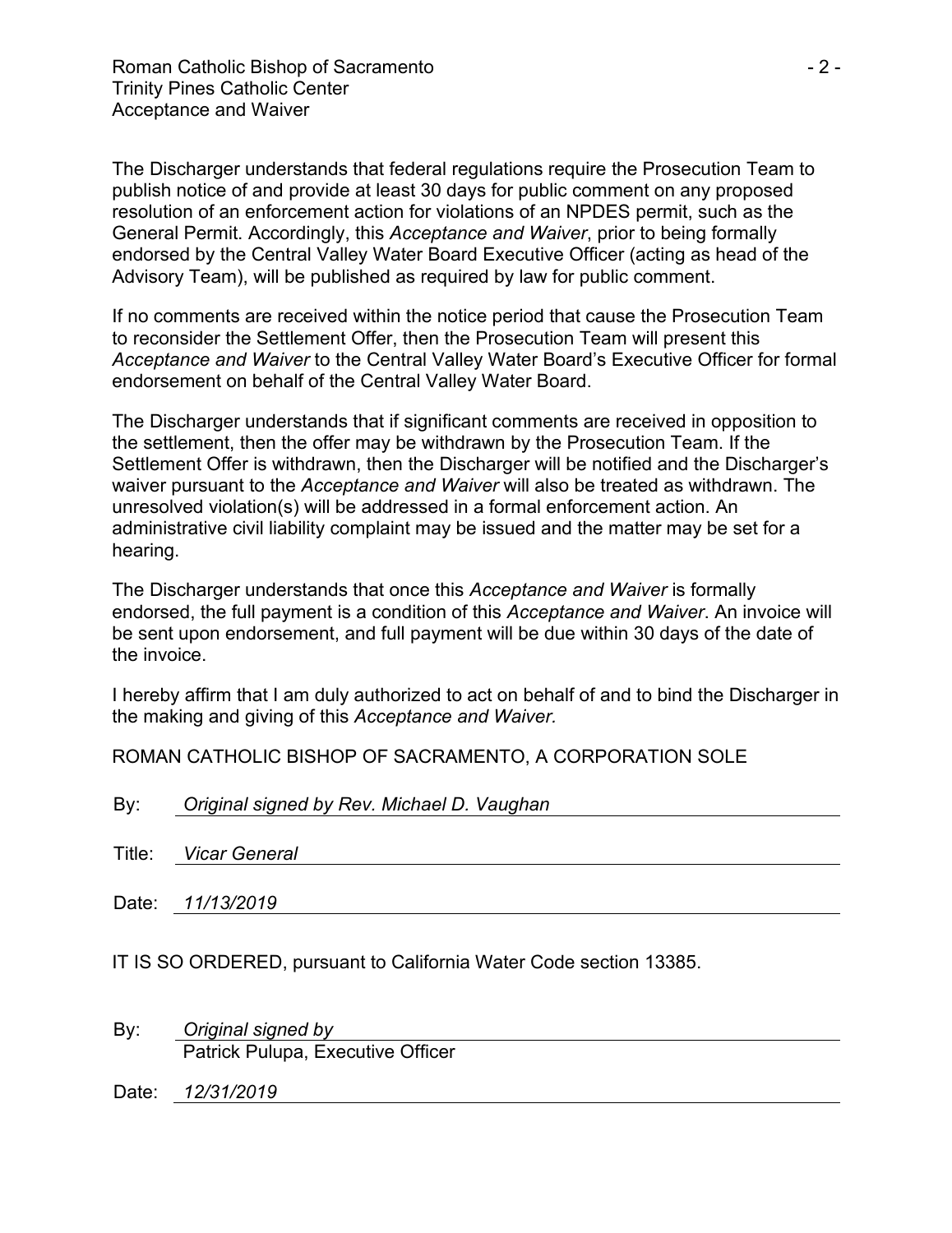# **PENALTY CALCULATION METHODOLOGY FOR THE ROMAN CATHOLIC BISHOP OF SACRAMENTO, A CORPORATE SOLE TRINITY PINES CATHOLIC CENTER PLACER COUNTY**

The State Water Board's *Water Quality Enforcement Policy* (Enforcement Policy) establishes a methodology for determining administrative civil liability by addressing the factors that are required to be considered under California Water Code section 13385(e). Each factor of the nine-step approach is discussed below, as is the basis for assessing the corresponding score. The Enforcement Policy can be found at: [Enforcement Policy](https://www.waterboards.ca.gov/board_decisions/adopted_orders/resolutions/2017/040417_9_final adopted policy.pdf).

### **VIOLATION 1 – FAILURE TO IMPLEMENT BAT/BCT BMPS**

The Trinity Pines Catholic Center project (Project) received coverage under the Construction General Storm Water Permit (CGP) on 27 August 2018. The CGP categorizes construction projects into three different risk levels (1, 2, and 3) based on a combination of a site-specific sediment risk calculation and the receiving water risk based on the receiving water's impairments or beneficial uses. Risk Level 1 projects have less stringent best management practice (BMP) and monitoring requirements than Risk Level 2 or Risk Level 3 projects. In preparing the permit registration documents, the Project's Qualified Storm Water Pollution Plan Developer (QSD) correctly calculated the Project's Risk Level as a Risk Level 2 project as defined by the CGP. The risk level calculation is based on a calculated "medium" sediment risk of 73.9 tons/acre and a "high" receiving water risk based on the watershed where the Project is located.

During a site inspection on 16 November 2018, Central Valley Water Board staff (Board staff) observed that the Project's Storm Water Pollution Prevention Plan (SWPPP) did not include the necessary components to meet the Construction General Permit's requirements for a Risk Level 2 project. The Project SWPPP failed to identify appropriate erosion control BMPs to be installed prior to storm events and it failed to identify sampling locations for stormwater discharges. The Prosecution Team alleges that failure to prepare a SWPPP that complied with the General Permit requirements for the Risk Level of the project is a violation of the General Permit. Section XIV.A.3 of the General Permit states that the SWPPP shall be designed to meet the following objectives: Site BMPs are effective and result in the reduction or elimination of pollutants in storm water discharges and authorized non-storm water discharges from construction activity to the BAT/BCT standard.

| $^\shortparallel$ PENALTY FACTOR $\mid$ VALUE | <b>DISCUSSION</b>                                                                  |
|-----------------------------------------------|------------------------------------------------------------------------------------|
| <sup>∣</sup> Discharge violations │n/a        | This step is not applicable because the violation is<br>not a discharge violation. |

### **Table 1: Violation 1 Penalty Factors and Discussion**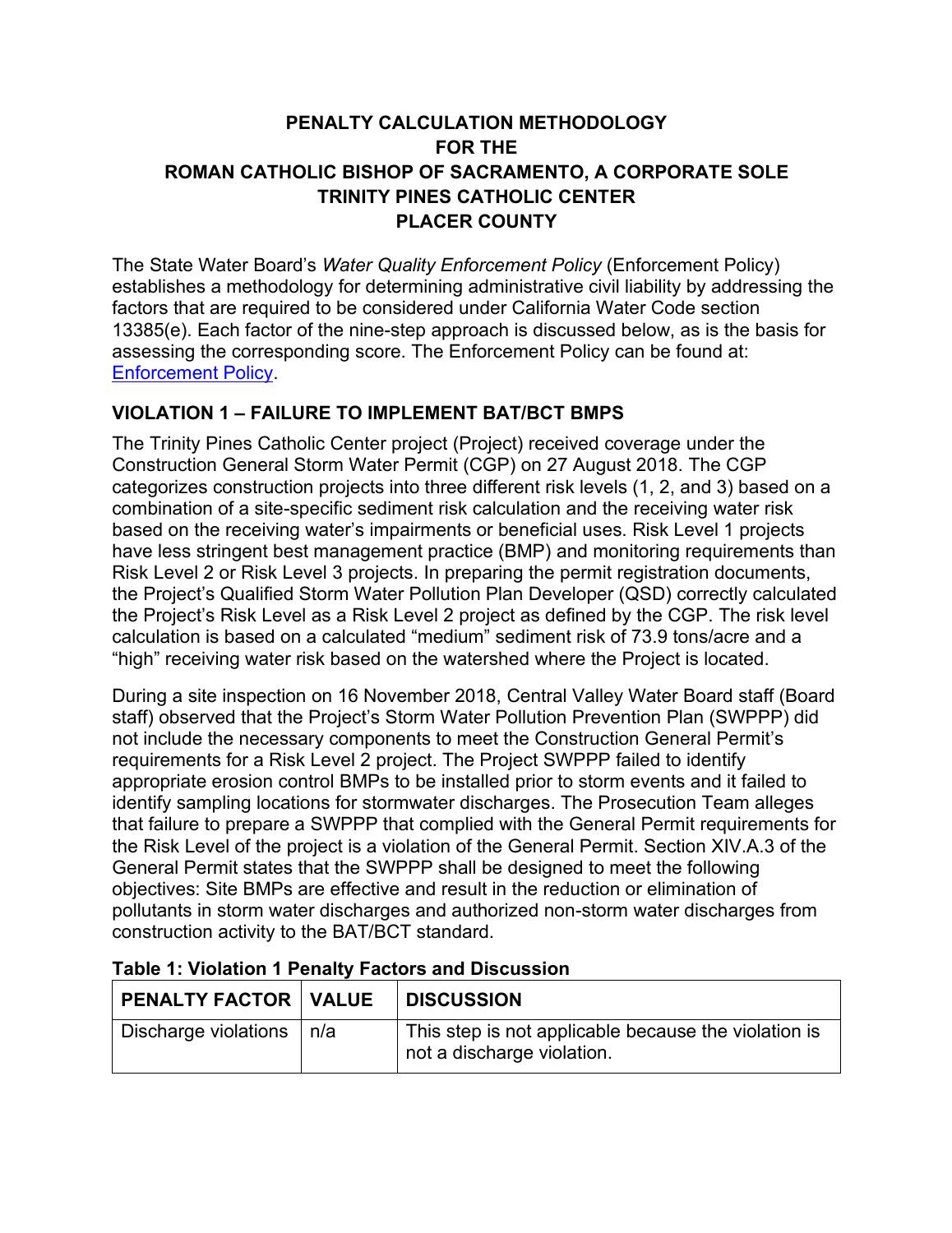| <b>PENALTY FACTOR</b>         | <b>VALUE</b> | <b>DISCUSSION</b>                                                                                                                                                                                                                                                                                                                                                                                                                                                                                                                                                                                                                                                  |
|-------------------------------|--------------|--------------------------------------------------------------------------------------------------------------------------------------------------------------------------------------------------------------------------------------------------------------------------------------------------------------------------------------------------------------------------------------------------------------------------------------------------------------------------------------------------------------------------------------------------------------------------------------------------------------------------------------------------------------------|
| Potential for harm            | Moderate     | The failure to prepare a SWPPP that met the Risk<br>Level 2 requirements represents a moderate<br>"Potential for Harm". Risk Level 2 requirements<br>include temporary erosion control BMPs on active<br>disturbed soil areas and storm water sampling<br>locations to monitor the effectiveness of the<br>Project's BMPs. Using a SWPPP that did not<br>include all Risk Level 2 requirements on a Risk<br>Level 2 Project substantially impairs the Board's<br>ability to perform its statutory and regulatory<br>function by not collecting storm water monitoring<br>data to evaluate BMPs and presents a substantial<br>threat to beneficial uses             |
| Deviation from<br>requirement | Moderate     | The "Deviation from Requirement" is moderate<br>because the Discharger only partially complied with<br>the General Permit's SWPPP preparation<br>requirement by preparing a less stringent Risk<br>Level 1 SWPPP for a Risk Level 2 site. The Risk<br>Level 1 SWPPP did not adequately protect the<br>active construction site during storm events and<br>ensure that the Project's BMPs were designed to<br>reduce or eliminate pollutants in storm water to the<br><b>BAT/BCT</b> standard.                                                                                                                                                                      |
| Per day factor                | 0.3          | Board staff issued a Notice of Violation for the<br>deficient SWPPP that was received by the<br>Discharger on 28 December 2018. A revised<br><b>SWPPP that met the Construction General Permit's</b><br>requirements for a Risk Level 2 Project was<br>uploaded to SMARTS on 4 January 2019. Although<br>the Project was required to have a Risk Level 2<br>SWPPP in place at the start of the Project, Board<br>staff is using its enforcement discretion assessing<br>penalties starting from the date that the NOV was<br>received by the Discharger. Board Staff allege that<br>the Discharger was in violation of this requirement<br>for a period of 8 days. |
| Days of violation             | 8            | The Prosecution Team did not calculate the volume<br>of discharge at this time. The Prosecution Team<br>reserves the right to assess penalties for the<br>volume discharged if this matter proceeds to<br>hearing.                                                                                                                                                                                                                                                                                                                                                                                                                                                 |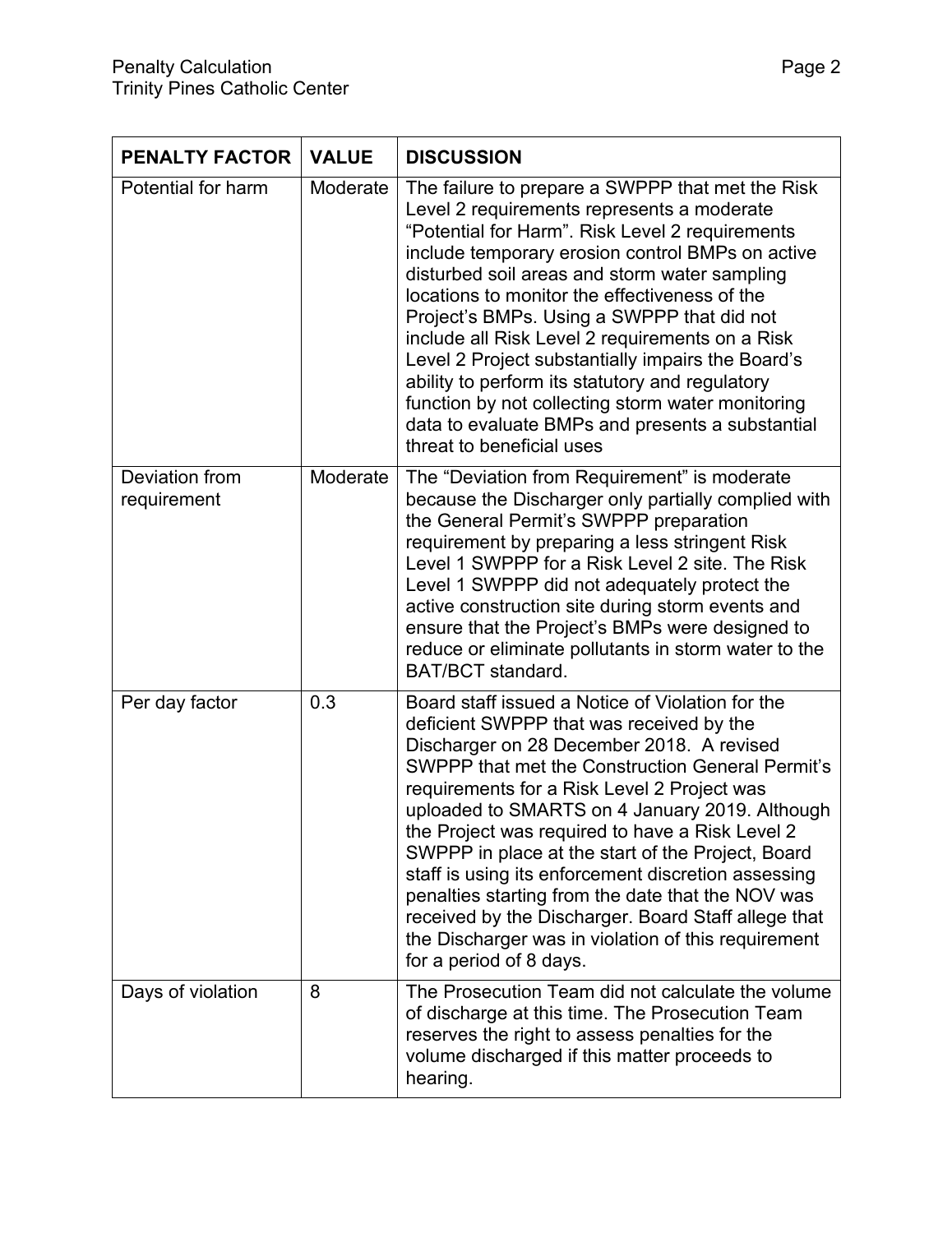| <b>PENALTY FACTOR</b>                                                       | <b>VALUE</b> | <b>DISCUSSION</b>                                                                                                                                                                                                                                                                                                                                                                                                                                                                                                                                                                                                |
|-----------------------------------------------------------------------------|--------------|------------------------------------------------------------------------------------------------------------------------------------------------------------------------------------------------------------------------------------------------------------------------------------------------------------------------------------------------------------------------------------------------------------------------------------------------------------------------------------------------------------------------------------------------------------------------------------------------------------------|
| <b>Initial Liability for</b><br><b>Violation #1</b>                         | \$24,000     | The liability is calculated as per day factor<br>multiplied by the number of days multiplied by the<br>maximum liability per day (\$10,000/day).                                                                                                                                                                                                                                                                                                                                                                                                                                                                 |
| Adjustment for<br><b>Discharger Conduct</b><br>Culpability                  | 1.3          | The original SWPPP was prepared by a Qualified<br>SWPPP Developer (QSD) that is aware of the<br><b>Construction General Permit's requirements. The</b><br>SWPPP was not prepared for a Risk Level 2<br>project, in accordance with legal requirements;<br>therefore, a culpability factor of 1.3 is appropriate.                                                                                                                                                                                                                                                                                                 |
| Adjustment for<br><b>Discharger Conduct</b><br><b>History of Violations</b> | 1.0          | Board staff are not aware of previous violations by<br>the Discharger related to the General Permit.<br>Therefore, a neutral factor of 1.0 is appropriate.                                                                                                                                                                                                                                                                                                                                                                                                                                                       |
| Adjustment for<br><b>Discharger Conduct</b><br>Cleanup and<br>Cooperation   | 1.0          | Board staff informed the Discharger that the<br>SWPPP did not meet Risk Level 2 requirements on<br>19 November 2019 following the initial Board Staff<br>inspection on 16 November 2019. The Project<br>Owner directed the QSD to correct the SWPPP on<br>19 November 2019. The Discharger submitted a<br>revised SWPPP on 4 January 2019, after receiving<br>the 28 December 2018 NOV. It took over six<br>weeks to submit a revised SWPPP after the initial<br>notification that the SWPPP was deficient.<br>Therefore, Board Staff is applying a cleanup and<br>cooperation factor of 1.0 for this violation. |
| <b>Total Base Liability</b><br>for Violation #1                             | \$31,200     | The base liability is calculated as the initial liability<br>multiplied by each of the above three factors.                                                                                                                                                                                                                                                                                                                                                                                                                                                                                                      |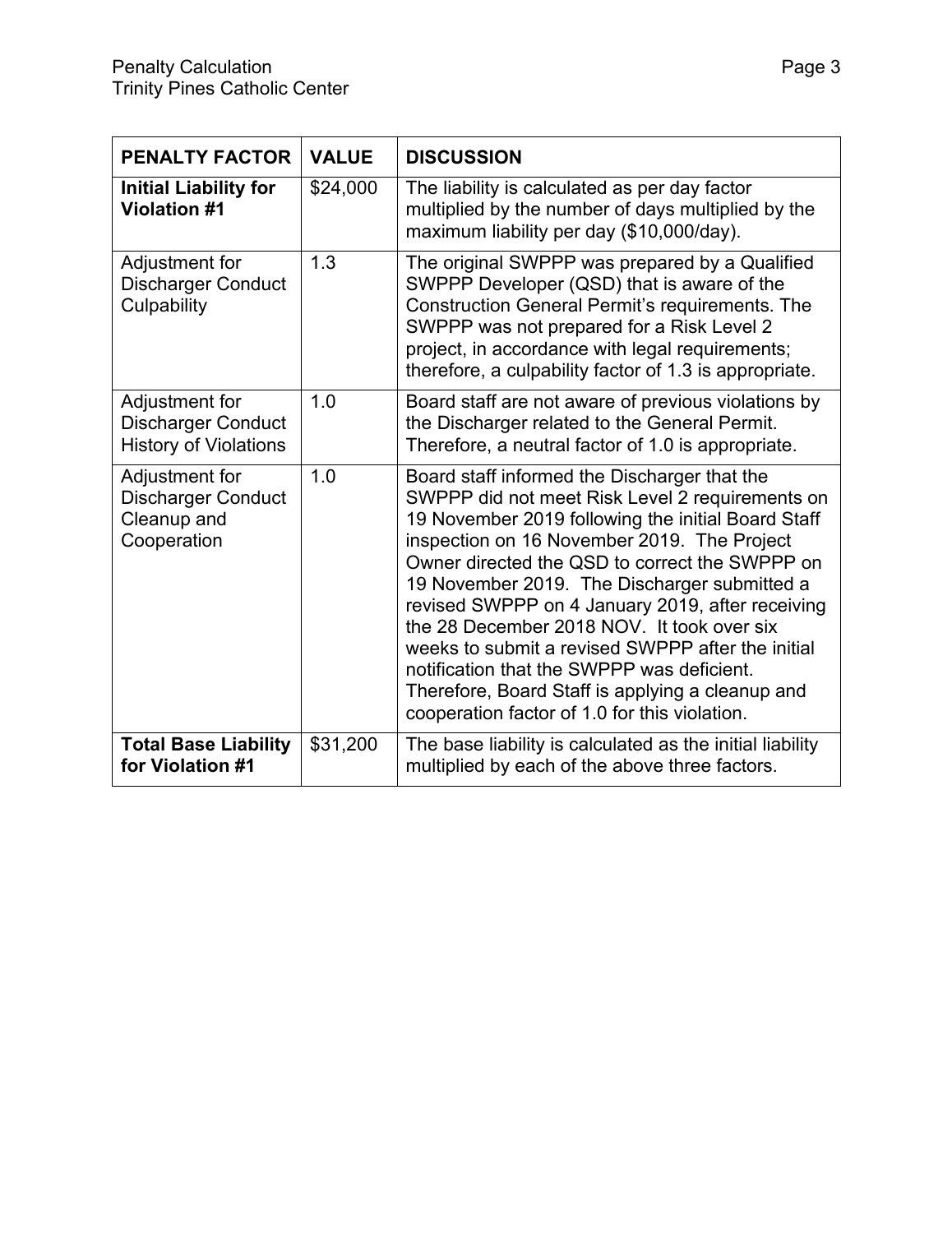### **VIOLATION 2 – FAILURE TO IMPLEMENT BAT/BCT BMPS**

During site inspections during rain events on 27 and 29 November 2018, Board staff observed that the Project did not have BMPs that meet the Construction General Permit's requirements. Dischargers in all Risk Levels are required to implement BMPs that minimize or prevent pollutants in storm water discharges using the best available technology economically achievable (BAT) for toxic pollutants and non-conventional pollutants and best conventional pollutant control technology (BCT) for conventional pollutants, also referred to as the BAT/BCT standard. During the 29 November 2018 inspection, Board staff collected storm water discharge samples that had a measured turbidity ranging from 756 Nephelometric Turbidity Units (NTU) to 2,730 NTU. These turbidity values were well above the Construction General Permit's 250 NTU Numeric Action Level. Discharge of storm water from a construction site without implementation of BMPs that meet the BAT/BCT standard is a violation of the Construction General Permit. The Effluent Standards in Attachment D, section A.1.b of the Construction General Permit state: Dischargers shall minimize or prevent pollutants in storm water discharges and authorized non-storm water discharges through the use of controls, structures, and management practices that achieve BAT for toxic and non-conventional pollutants and BCT for conventional pollutants.

| <b>PENALTY FACTOR</b>                                                                | <b>VALUE</b>   | <b>DISCUSSION</b>                                                                                                                                                                                                                                                                                                                                                                                                                                                                                                                                                                                                                                                                      |  |
|--------------------------------------------------------------------------------------|----------------|----------------------------------------------------------------------------------------------------------------------------------------------------------------------------------------------------------------------------------------------------------------------------------------------------------------------------------------------------------------------------------------------------------------------------------------------------------------------------------------------------------------------------------------------------------------------------------------------------------------------------------------------------------------------------------------|--|
| Physical, chemical,<br>biological, or thermal<br>characteristics of the<br>discharge | $\overline{2}$ | Discharges of turbidity can cloud the receiving water<br>(which reduces the amount of sunlight reaching aquatic<br>plants), clog fish gills, smother aquatic habitat and<br>spawning areas, and impede navigation. Sediment can<br>also transport other materials such as nutrients, metals,<br>and oils and grease, which can also negatively impact<br>aquatic life and aquatic habitat.                                                                                                                                                                                                                                                                                             |  |
| Harm or Potential for<br>harm to beneficial<br>uses                                  | 1              | Discharge from the Project flows to an unnamed creek<br>which discharges to Rollins Reservoir which is on the<br>Bear River. Board staff collected storm water discharge<br>samples from the Project on 29 November 2019 that had<br>a measured turbidity ranging from 756 Nephelometric<br>Turbidity Units (NTUs) to 2,730 NTUs. The beneficial<br>uses of the Bear River include aquatic freshwater habitat<br>and wildlife habitat. Due to the distance and dilution<br>expected between the discharge locations and water<br>bodies with beneficial uses, the discharge was expected<br>to have a minor impact to beneficial uses and was not<br>likely to cause appreciable harm. |  |
| Susceptibility to<br>cleanup or<br>abatement                                         | 1              | The turbid discharge was distributed over a long distance<br>and cleanup or abatement of 50% or more of the material<br>would not be possible                                                                                                                                                                                                                                                                                                                                                                                                                                                                                                                                          |  |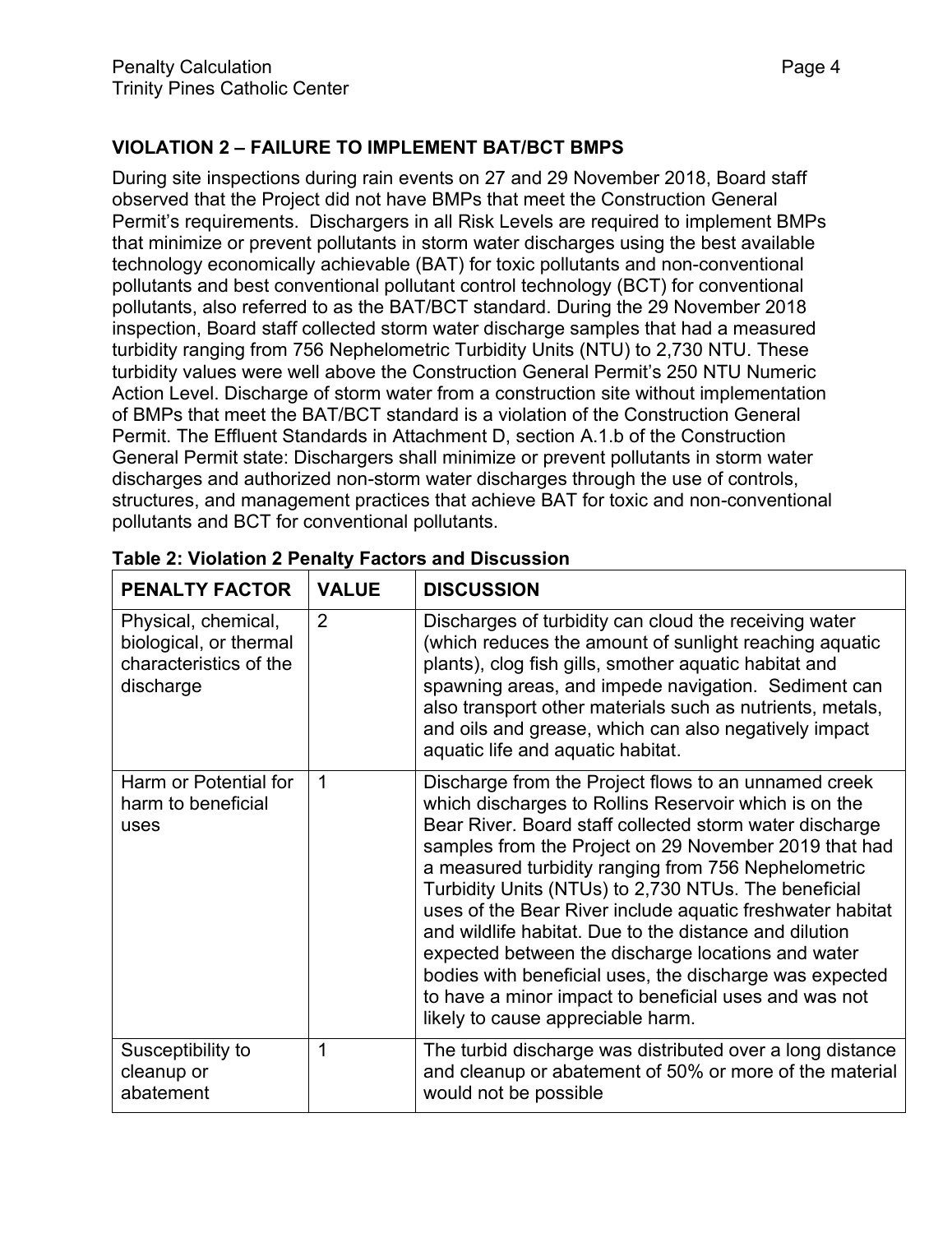| <b>PENALTY FACTOR</b>                                        | <b>VALUE</b> | <b>DISCUSSION</b>                                                                                                                                                                                                                                                                                                                                                                                                                                                                                                                                                                                                                                                                                                                                                                                                 |
|--------------------------------------------------------------|--------------|-------------------------------------------------------------------------------------------------------------------------------------------------------------------------------------------------------------------------------------------------------------------------------------------------------------------------------------------------------------------------------------------------------------------------------------------------------------------------------------------------------------------------------------------------------------------------------------------------------------------------------------------------------------------------------------------------------------------------------------------------------------------------------------------------------------------|
| Per gallon and per<br>day factor for<br>discharge violations | 0.08         | The "Deviation from Requirement" is major because the<br>Discharger did not implement several requirements of<br>the General Permit, rendering the permit's BAT/BCT<br>effluent standard ineffective. The value of 0.08 was<br>determined from Table 1 of the Enforcement Policy.                                                                                                                                                                                                                                                                                                                                                                                                                                                                                                                                 |
| Volume discharged                                            | n/a          | The Prosecution Team did not calculate the volume of<br>discharge at this time. The Prosecution Team reserves<br>the right to assess penalties for the volume discharged if<br>this matter proceeds to hearing.                                                                                                                                                                                                                                                                                                                                                                                                                                                                                                                                                                                                   |
| Adjustment for high<br>volume discharges                     | n/a          | The Prosecution Team did not calculate the volume of<br>discharge at this time. The Prosecution Team reserves<br>the right to assess penalties for the volume discharged if<br>this matter proceeds to hearing.                                                                                                                                                                                                                                                                                                                                                                                                                                                                                                                                                                                                   |
| Days of discharge                                            | 5            | According to NOAA rainfall data from station "Colfax 3.1<br>SW, CA US US1CAPC0011", there were a total of five<br>days of rainfall over 0.5 inches between the first Water<br>Board inspection on 16 November 2018 and the QSP's<br>24 December 2018 inspection. Board staff allege that<br>runoff was generated at the Project on days where over<br>0.5 inches of rain was documented at the nearby<br>weather station. The 24 December 2018 inspection<br>contains photographs which appear to show that the<br>Project had BMPs that were in substantial compliance<br>with Construction General Permit requirements. Board<br>staff allege that discharges from the Project occurred on<br>five days during this period when BMPs did not meet the<br><b>Construction General Permit's BAT/BCT standard.</b> |
| <b>Initial Liability for</b><br><b>Violation #2</b>          | \$4,000      | The liability is calculated as per day factor multiplied by<br>the number of days multiplied by the maximum liability<br>per day (\$10,000/day).                                                                                                                                                                                                                                                                                                                                                                                                                                                                                                                                                                                                                                                                  |
| Adjustment for<br><b>Discharger Conduct</b><br>Culpability   | 1.3          | The Discharger has applied for and received permit<br>coverage under the General Permit for numerous<br>construction sites in California. The Discharger also<br>retained a QSD and QSP that are aware of the<br>Construction General Permit's BMP requirements.<br>Therefore, the Discharger should be aware of the<br>General Permit requirements and should have<br>implemented its SWPPP.                                                                                                                                                                                                                                                                                                                                                                                                                     |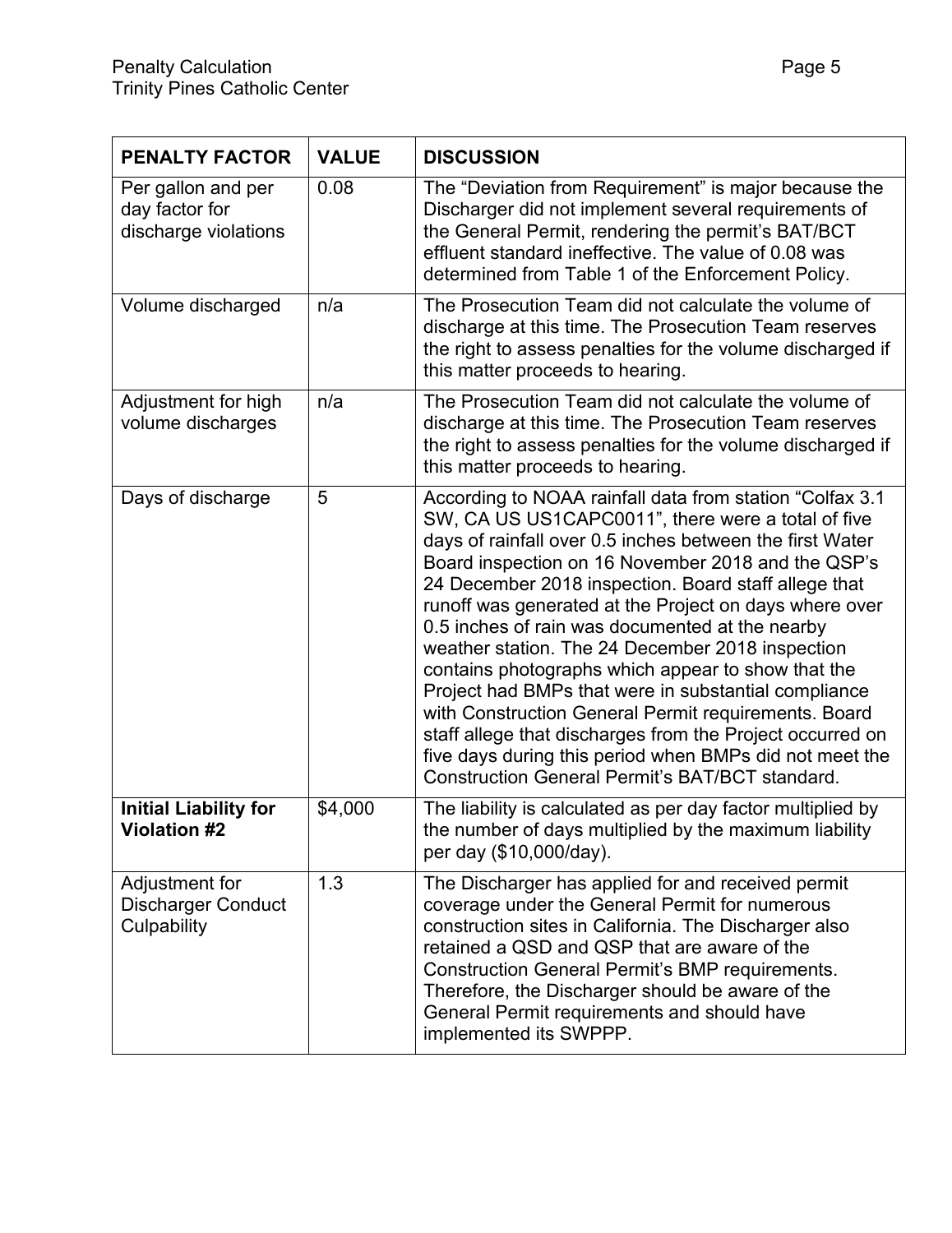| <b>PENALTY FACTOR</b>                                                       | <b>VALUE</b> | <b>DISCUSSION</b>                                                                                                                                                                                                                                                                                                                                                  |
|-----------------------------------------------------------------------------|--------------|--------------------------------------------------------------------------------------------------------------------------------------------------------------------------------------------------------------------------------------------------------------------------------------------------------------------------------------------------------------------|
| Adjustment for<br><b>Discharger Conduct</b><br><b>History of Violations</b> | 1.0          | Board staff are not aware of previous violations by the<br>Discharger related to the General Permit. Therefore, a<br>neutral factor of 1.0 is appropriate.                                                                                                                                                                                                         |
| Adjustment for<br><b>Discharger Conduct</b><br>Cleanup and<br>Cooperation   | 1.1          | Minor improvements were observed during Board staff's<br>follow-up inspections; however, it took over a month<br>before BMPs in compliance with Construction General<br>Permit requirements were installed at the Project and in<br>place during rain events. Therefore, Board Staff is<br>applying a cleanup and cooperation factor of 1.1 for this<br>violation. |
| <b>Total Base Liability</b><br>for Violation #2                             | \$5,720      | The base liability is calculated as the initial liability<br>multiplied by each of the above three factors.                                                                                                                                                                                                                                                        |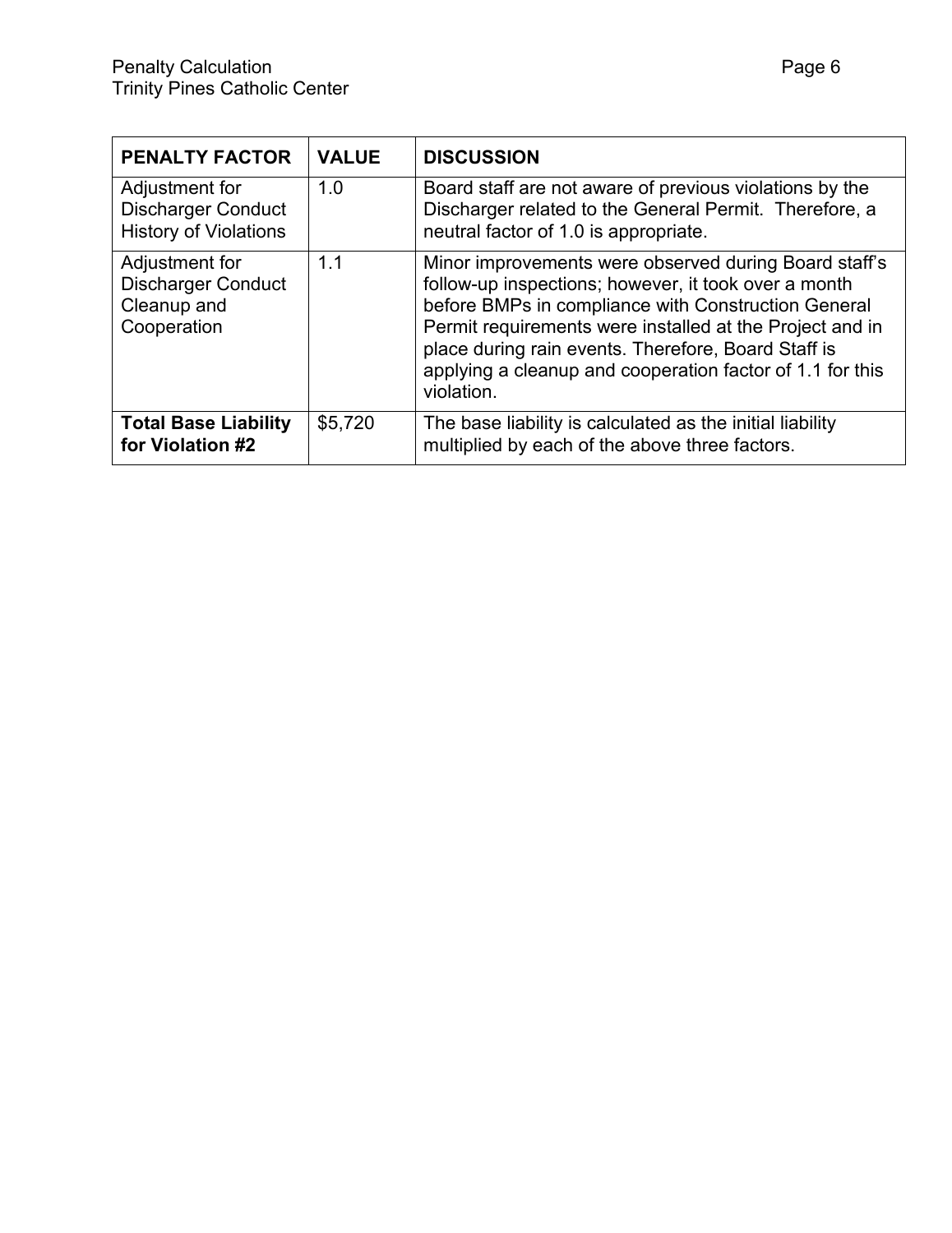#### **VIOLATION 3 – FAILURE TO IMPLEMENT APPROPRIATE EROSION CONTROL BMPS**

During the Water Board Staff site inspection on 16 November 2018, Board staff observed that effective erosion control BMPs, such as straw or hydraulic mulch, were not installed in active construction areas. A 24 December 2018 inspection report conducted by the Project's QSP is the first inspection report that contains photographs showing that appropriate erosion control BMPs were installed. The Prosecution Team alleges that failure to implement appropriate erosion control BMPs during the rain events that occurred between 16 November 2018 and 24 December 2018 is a violation of the General Permit. Attachment D, section E.1 in the General Permit states in part: Risk Level 2 dischargers shall implement appropriate erosion control BMPs (runoff control and soil stabilization) in conjunction with sediment control BMPs for areas under active construction. Areas under active construction are defined in the General Permit as areas undergoing land surface disturbance, including construction activity during the preliminary stage, mass grading stage, streets and utilities stage and the vertical construction stage.

| <b>PENALTY FACTOR</b>         | <b>VALUE</b> | <b>DISCUSSION</b>                                                                                                                                                                                                                                                                                                                                                                                                                                                                                                                                |
|-------------------------------|--------------|--------------------------------------------------------------------------------------------------------------------------------------------------------------------------------------------------------------------------------------------------------------------------------------------------------------------------------------------------------------------------------------------------------------------------------------------------------------------------------------------------------------------------------------------------|
| Discharge violations          | n/a          | This step is not applicable because the violation is<br>not a discharge violation.                                                                                                                                                                                                                                                                                                                                                                                                                                                               |
| Potential for harm            | Moderate     | The failure to install appropriate erosion and<br>sediment controls led to the discharge, or potential<br>for discharge of sediment laden water. Discharges<br>of sediment can cloud the receiving water (which<br>reduces the amount of sunlight reaching aquatic<br>plants), clog fish gills, smother aquatic habitat and<br>spawning areas, and impede navigation. Sediment<br>can also transport other materials such as<br>nutrients, metals, and oils and grease, which can<br>also negatively impact aquatic life and aquatic<br>habitat. |
| Deviation from<br>requirement | Moderate     | The "Deviation from Requirement" is moderate<br>because the Discharger. Following the first<br>inspection, the Discharger began installation of<br>erosion control BMPs                                                                                                                                                                                                                                                                                                                                                                          |
| Per day factor                | 0.3          | Determined from Table 3 in the Enforcement<br>Policy. The lower end of the range was chosen at<br>this time.                                                                                                                                                                                                                                                                                                                                                                                                                                     |

|--|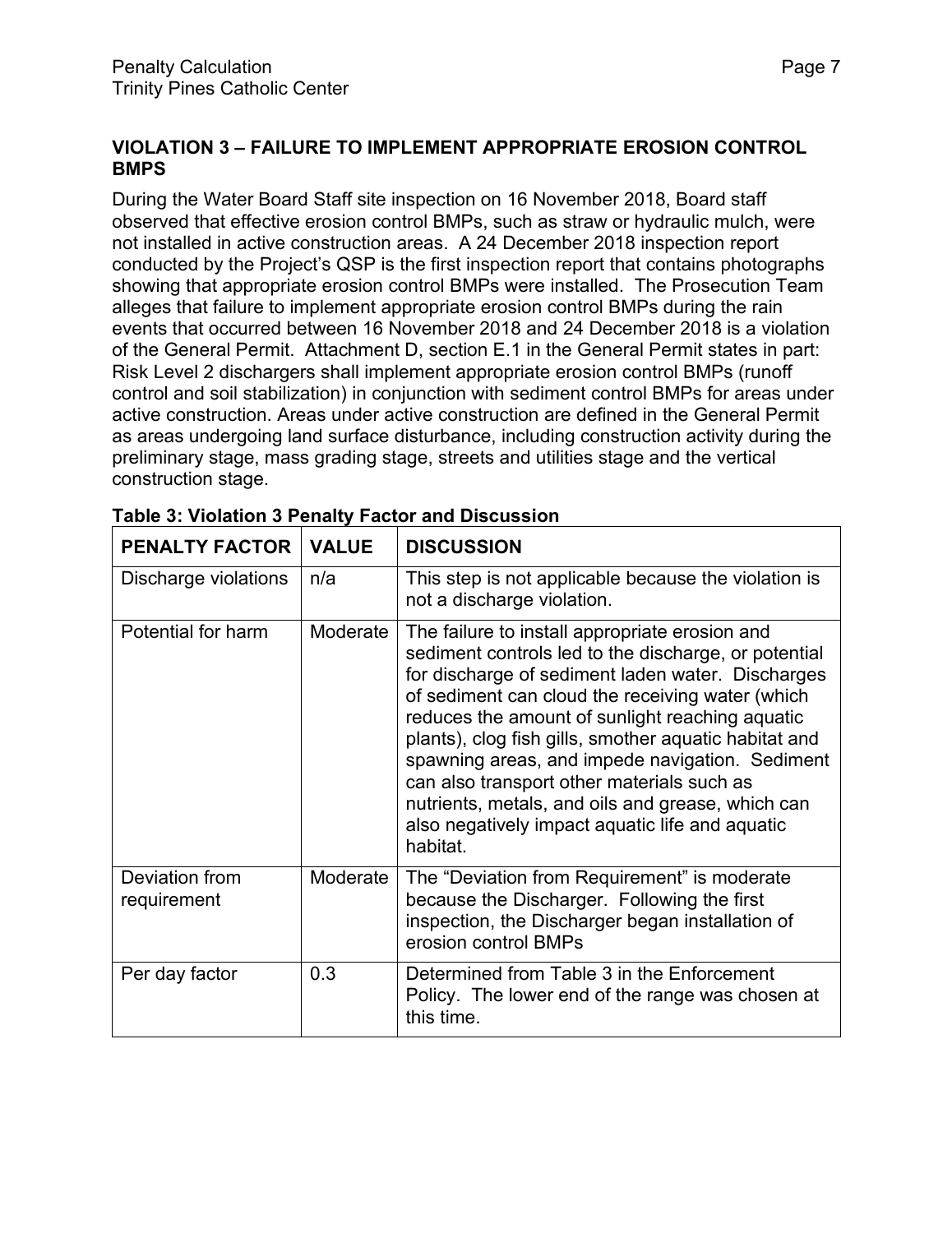| <b>PENALTY FACTOR</b>                                                       | <b>VALUE</b> | <b>DISCUSSION</b>                                                                                                                                                                                                                                                                                                                                                                               |
|-----------------------------------------------------------------------------|--------------|-------------------------------------------------------------------------------------------------------------------------------------------------------------------------------------------------------------------------------------------------------------------------------------------------------------------------------------------------------------------------------------------------|
| Days of violation                                                           | 5            | Although the Discharger is in violation of this<br>requirement for all days that rainfall was recorded<br>between 16 November 2018 and 24 December<br>2018, Board staff only assessed penalties for the<br>five days where rainfall exceeded 0.5 inches as<br>documented at the nearby weather station as<br>events under 0.5 inches likely did not generate<br>storm water runoff.             |
| <b>Initial Liability for</b><br><b>Violation #1</b>                         | \$15,000     | The liability is calculated as per day factor<br>multiplied by the number of days multiplied by the<br>maximum liability per day (\$10,000/day).                                                                                                                                                                                                                                                |
| Adjustment for<br><b>Discharger Conduct</b><br>Culpability                  | 1.3          | The Discharger has applied for and received permit<br>coverage under the General Permit for numerous<br>construction sites in California. The Discharger also<br>retained a QSD and QSP that are aware of the<br>Construction General Permit's BMP requirements.<br>Therefore, the Discharger should be aware of the<br>General Permit's requirements and should have<br>implemented its SWPPP. |
| Adjustment for<br><b>Discharger Conduct</b><br><b>History of Violations</b> | 1.0          | Board staff are not aware of previous violations by<br>the Discharger related to the General Permit.<br>Therefore, a neutral factor of 1.0 is appropriate.                                                                                                                                                                                                                                      |
| Adjustment for<br><b>Discharger Conduct</b><br>Cleanup and<br>Cooperation   | 1.0          | Minor improvements were observed during Board<br>staff's follow-up inspections; however, it took over a<br>month before erosion control BMPs in compliance<br>with Construction General Permit requirements<br>were in place during rain events. Therefore, Board<br>staff is applying a cleanup and cooperation factor<br>of 1.1 for this violation.                                           |
| <b>Total Base Liability</b><br>for Violation #3                             | \$19,500     | The base liability is calculated as the initial liability<br>multiplied by each of the above three factors.                                                                                                                                                                                                                                                                                     |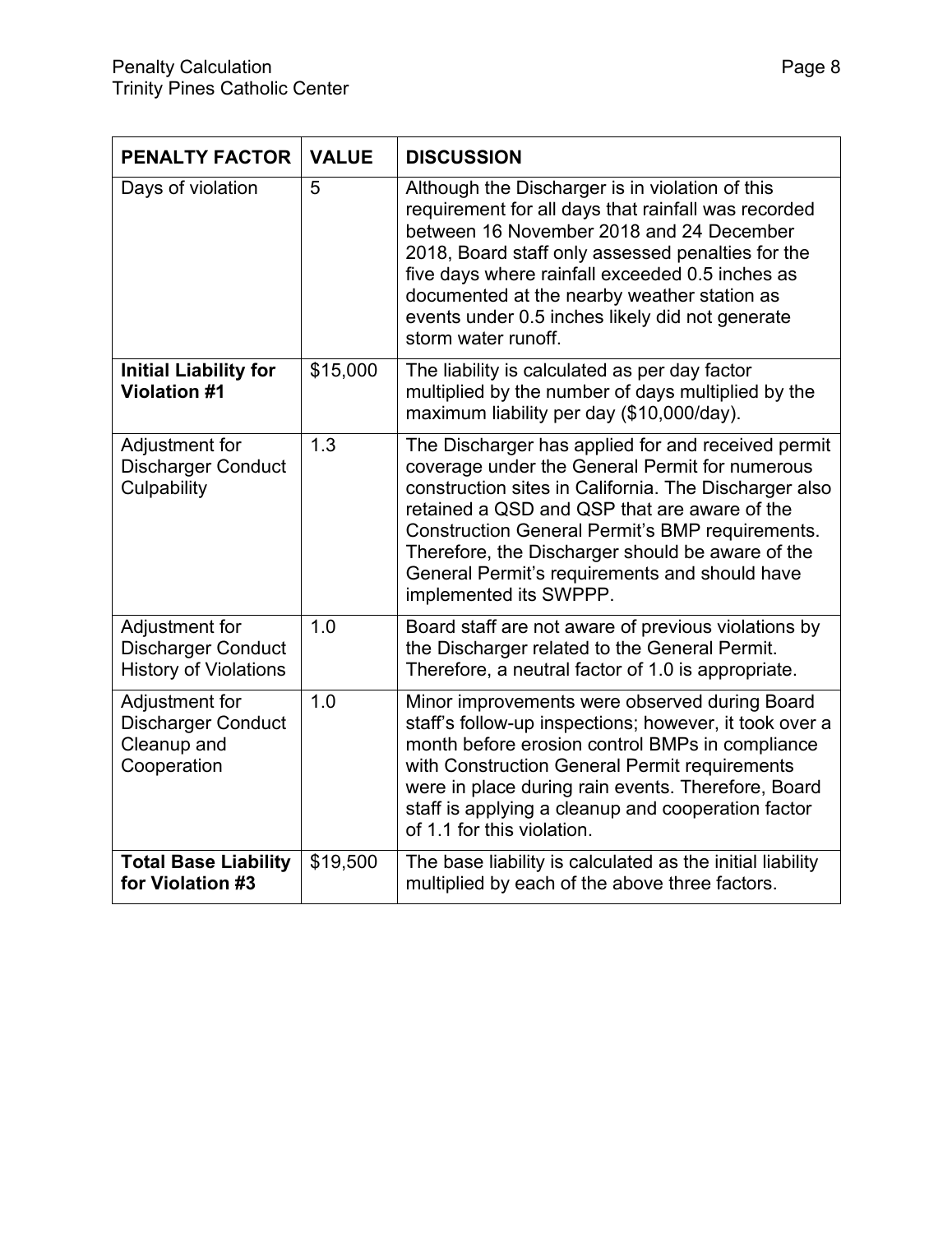## **OTHER FACTOR CONSIDERATIONS**

**Total Base Liability for all violations is \$56,420**. The Enforcement Policy states that five other factors must be considered before obtaining the final liability amount.

| <b>OTHER FACTORS</b>                       | <b>VALUE</b>            | <b>CONSIDERATIONS</b>                                                                                                                                                                                                                                                                                                                                                                                                                                                                                    |
|--------------------------------------------|-------------------------|----------------------------------------------------------------------------------------------------------------------------------------------------------------------------------------------------------------------------------------------------------------------------------------------------------------------------------------------------------------------------------------------------------------------------------------------------------------------------------------------------------|
| Ability to pay and<br>continue in business | <b>No</b><br>adjustment | The Roman Catholic Diocese of Sacramento is a<br>large organization. Board staff does not have<br>information suggesting that the Discharger cannot<br>pay the proposed penalty and continue in<br>business.                                                                                                                                                                                                                                                                                             |
| Economic benefit                           | \$11,700                | Board staff estimated the economic benefit for<br>each violation. Avoided costs and delayed costs<br>are considered when calculating the economic<br>benefit. The costs to mitigate violations 1 and 2<br>were delayed costs. The economic benefit for<br>these violations was assumed to be negligible due<br>to the short duration of the Project. The cost for<br>violation 3 was an avoided cost and was<br>calculated to be \$11,700. See the attached<br>Economic Benefit spreadsheet for details. |
| Other factors as<br>justice may require    | <b>No</b><br>adjustment | The costs of investigation and enforcement are<br>"other factors as justice may require" and could be<br>added to the liability amount. The Central Valley<br>Water Board has incurred over \$5,000 in staff<br>costs associated with the investigation and<br>enforcement of the alleged violations. While this<br>amount could be added to the penalty, it is not<br>added at this time.                                                                                                               |
| Maximum liability                          | Over<br>\$180,000       | Based on California Water Code section 13385,<br>the maximum liability is \$10,000 per day per<br>violation and \$10 per gallon. The Prosecution<br>Team reserves the right to include the volume<br>discharged in the penalty calculation should this<br>matter proceed to hearing.                                                                                                                                                                                                                     |
| Minimum liability                          | \$12,870                | Based on California Water Code section 13385,<br>civil liability must be at least the economic benefit<br>of non-compliance. Per the Enforcement Policy,<br>the minimum liability is to be the economic benefit<br>plus 10%.                                                                                                                                                                                                                                                                             |

**Table 4: Other Factor Considerations for Final Liability Amount**